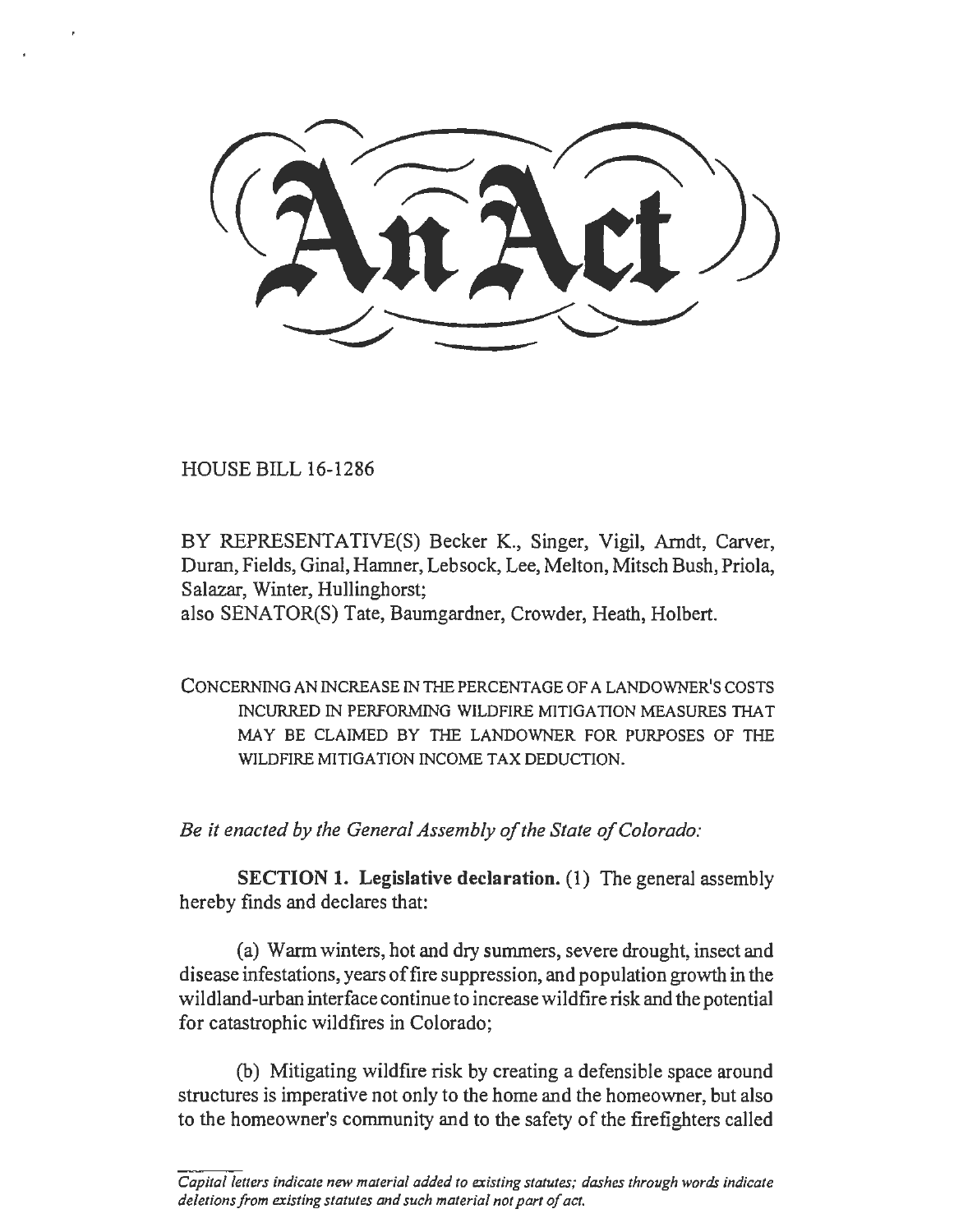to defend a home from a wildfrre;

(c) By creating an adequate defensible space around structures, a homeowner can give firefighters the safest and best chance to defend the home from a wildfire; and

(d) Increasing the amount of the existing income tax deduction available for a taxpayer for the costs of wildfire mitigation measures that the taxpayer incurs is sound public policy.

SECTION2. In Colorado Revised Statutes, 39-22-104, amend (4)  $(n.5)$  (I) (A); and add (4)  $(n.5)$  (I) (A.5) as follows:

39-22-104. Income tax imposed on individuals, estates, and trusts - single rate - definitions - repeal.  $(4)$  There shall be subtracted from federal taxable income:

(n.S) (I) (A) For income tax years commencing on or after January 1, 2014, but prior to  $\frac{1}{2025}$  JANUARY 1, 2017, AND FOR INCOME TAX YEARS COMMENCING ON OR AFTER JANUARY 1, 2020, BUT PRIOR TO JANUARY 1, 2025, an amount equal to fifty percent of a landowner's costs incurred in performing wildfire mitigation measures in that income tax year on his or her property located within the state; except that the amount of the deduction claimed in an income tax year shall not exceed two thousand five hundred dollars or the total amount of the landowner's federal taxable income for the income tax year for which the deduction is claimed, whichever is less.

(A.S) FORINCOMETAXYEARSCOMMENCINGONORAFTERJANUARY 1, 2017, BUT PRIOR TO JANUARY 1, 2020, AN AMOUNT EQUAL TO ONE HUNDRED PERCENT OF A LANDOWNER'S COSTS INCURRED IN PERFORMING WILDFIRE MITIGATION MEASURES IN THAT INCOME TAX YEAR ON HIS OR HER PROPERTY LOCATED WITHIN THE STATE; EXCEPT THAT THE AMOUNT OF THE DEDUCTION CLAIMED IN AN INCOME TAX YEAR SHALL NOT EXCEED TWO THOUSAND FIVE HUNDRED DOLLARS OR THE TOTAL AMOUNT OF THE LANDOWNER'S FEDERAL TAXABLE INCOME FOR THE INCOME TAX YEAR FOR WHICH THE DEDUCTION IS CLAIMED, WHICHEVER IS LESS.

SECTION 3. Act subject to petition - effective date. This act takes effect at 12:01 a.m. on the day following the expiration of the

PAGE 2-HOUSE BILL 16-1286